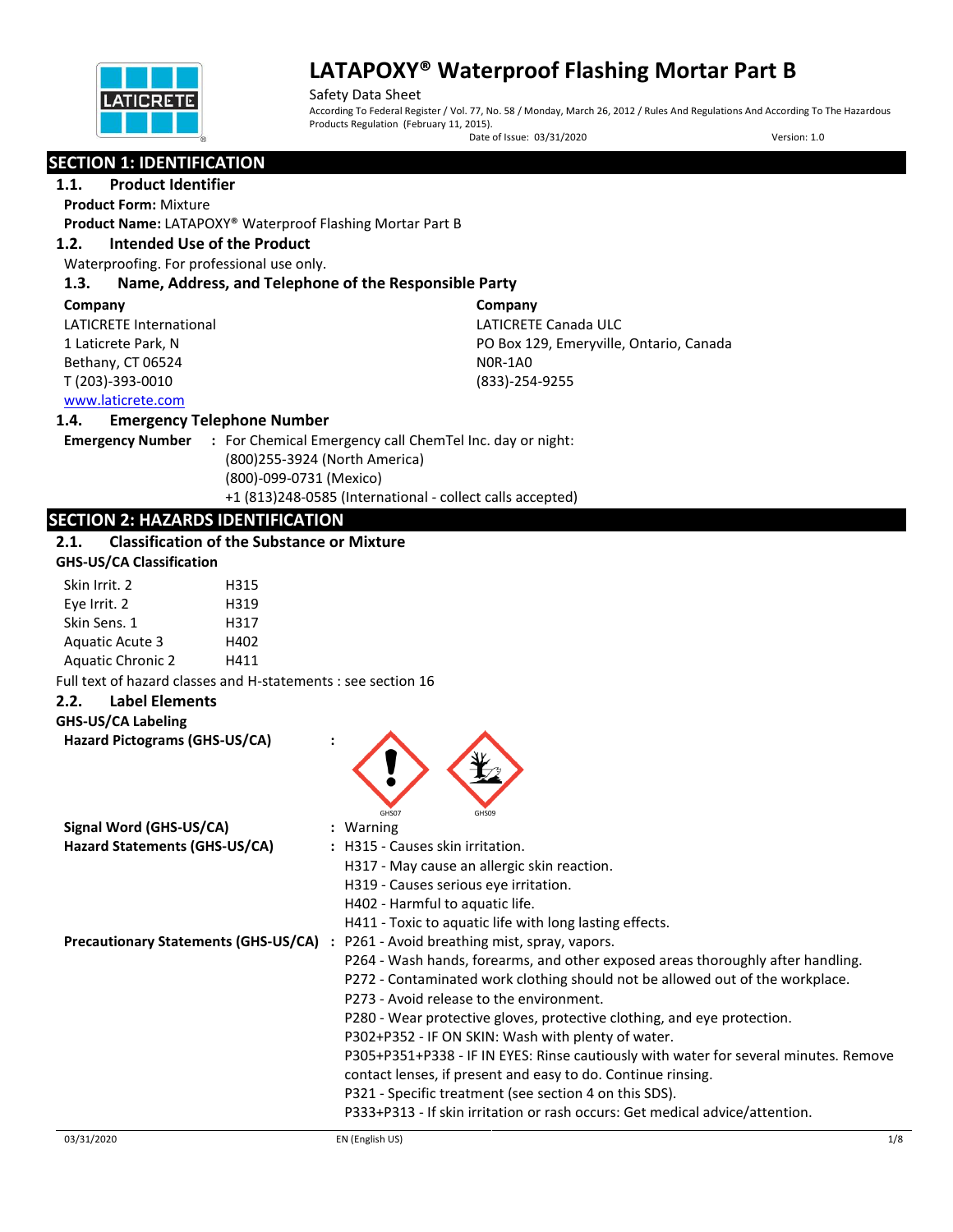Safety Data Sheet

According To Federal Register / Vol. 77, No. 58 / Monday, March 26, 2012 / Rules And Regulations And According To The Hazardous Products Regulation (February 11, 2015).

P337+P313 - If eye irritation persists: Get medical advice/attention.

P362+P364 - Take off contaminated clothing and wash it before reuse.

P391 - Collect spillage.

P501 - Dispose of contents/container in accordance with local, regional, national, territorial, provincial, and international regulations.

## **2.3. Other Hazards**

Exposure may aggravate pre-existing eye, skin, or respiratory conditions.

## **2.4. Unknown Acute Toxicity (GHS-US/CA)**

No data available

## **SECTION 3: COMPOSITION/INFORMATION ON INGREDIENTS**

#### **3.1. Substance**

Not applicable

#### **3.2. Mixture**

| Name                              | <b>Product Identifier</b> | $%$ $*$   | <b>GHS Ingredient Classification</b> |
|-----------------------------------|---------------------------|-----------|--------------------------------------|
| Formaldehyde, polymer with        | (CAS-No.) 9003-36-5       | $50 - 64$ | Skin Irrit. 2, H315                  |
| (chloromethyl) oxirane and phenol |                           |           | Skin Sens. 1, H317                   |
|                                   |                           |           | Aquatic Chronic 2, H411              |
| Bisphenol A diglycidyl ether      | (CAS-No.) 1675-54-3       | $18 - 21$ | Skin Irrit. 2, H315                  |
|                                   |                           |           | Eye Irrit. 2A, H319                  |
|                                   |                           |           | Skin Sens. 1, H317                   |
|                                   |                           |           | Aquatic Acute 2, H401                |
|                                   |                           |           | Aquatic Chronic 2, H411              |
| Oxirane, (chloromethyl)-, polymer | (CAS-No.) 9072-62-2       | $17 - 19$ | Skin Irrit. 2, H315                  |
| with .alpha.-hydro-.omega.-       |                           |           | Eye Irrit. 2, H319                   |
| hydroxypoly[oxy(methyl-1,2-       |                           |           | Skin Sens. 1, H317                   |
| ethanediyl)]                      |                           |           |                                      |
| Alkyl (C12-14) glycidyl ether     | (CAS-No.) 68609-97-2      | $1 - 5$   | Skin Irrit. 2, H315                  |
|                                   |                           |           | Skin Sens. 1, H317                   |
| Bisphenol A-epichlorohydrin       | (CAS-No.) 25068-38-6      | $1 - 5$   | Skin Irrit. 2, H315                  |
| polymer                           |                           |           | Eye Irrit. 2A, H319                  |
|                                   |                           |           | Skin Sens. 1, H317                   |
|                                   |                           |           | Aquatic Acute 2, H401                |
|                                   |                           |           | Aquatic Chronic 2, H411              |

Full text of H-phrases: see section 16

\*Percentages are listed in weight by weight percentage (w/w%) for liquid and solid ingredients. Gas ingredients are listed in volume by volume percentage (v/v%).

The actual concentration of ingredient(s) is withheld as a trade secret in accordance with the Hazardous Products Regulations (HPR) SOR/2015-17 and 29 CFR 1910.1200.

## **SECTION 4: FIRST AID MEASURES**

## **4.1. Description of First-aid Measures**

**General:** Never give anything by mouth to an unconscious person. If you feel unwell, seek medical advice (show the label where possible).

**Inhalation:** When symptoms occur: go into open air and ventilate suspected area. Obtain medical attention if breathing difficulty persists.

**Skin Contact:** Remove contaminated clothing. Immediately drench affected area with water for at least 15 minutes. Obtain medical attention if irritation/rash develops or persists.

**Eye Contact:** Immediately rinse with water for at least 15 minutes. Remove contact lenses, if present and easy to do. Continue rinsing. Obtain medical attention.

**Ingestion:** Rinse mouth. Do NOT induce vomiting. Obtain medical attention.

### **4.2. Most Important Symptoms and Effects Both Acute and Delayed**

**General:** Skin sensitization. Causes skin irritation. Causes serious eye irritation.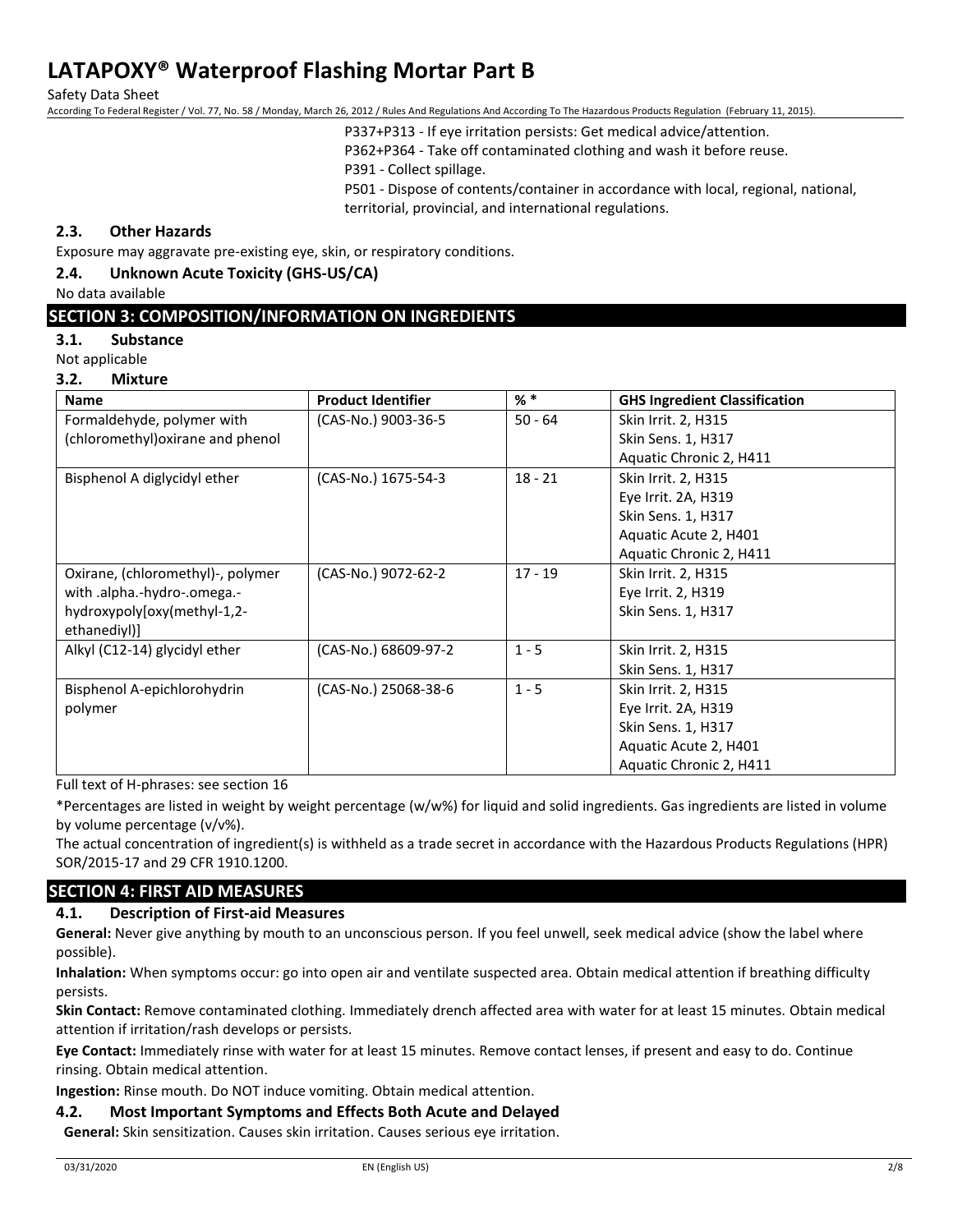Safety Data Sheet

According To Federal Register / Vol. 77, No. 58 / Monday, March 26, 2012 / Rules And Regulations And According To The Hazardous Products Regulation (February 11, 2015).

**Inhalation:** Prolonged exposure may cause irritation.

**Skin Contact:** May cause an allergic skin reaction. Redness, pain, swelling, itching, burning, dryness, and dermatitis.

**Eye Contact:** Contact causes severe irritation with redness and swelling of the conjunctiva.

**Ingestion:** Ingestion may cause adverse effects.

**Chronic Symptoms:** None expected under normal conditions of use.

### **4.3. Indication of Any Immediate Medical Attention and Special Treatment Needed**

If exposed or concerned, get medical advice and attention. If medical advice is needed, have product container or label at hand.

## **SECTION 5: FIRE-FIGHTING MEASURES**

## **5.1. Extinguishing Media**

**Suitable Extinguishing Media:** Water spray, fog, carbon dioxide (CO2), alcohol-resistant foam, or dry chemical. **Unsuitable Extinguishing Media:** Do not use a heavy water stream. Use of heavy stream of water may spread fire.

#### **5.2. Special Hazards Arising From the Substance or Mixture**

**Fire Hazard:** Not considered flammable but may burn at high temperatures.

**Explosion Hazard:** Product is not explosive.

**Reactivity:** Hazardous reactions will not occur under normal conditions.

#### **5.3. Advice for Firefighters**

**Precautionary Measures Fire:** Exercise caution when fighting any chemical fire.

**Firefighting Instructions:** Use water spray or fog for cooling exposed containers.

**Protection During Firefighting:** Do not enter fire area without proper protective equipment, including respiratory protection. **Hazardous Combustion Products**: Carbon oxides (CO, CO2).

**Other Information:** Do not allow run-off from fire fighting to enter drains or water courses.

#### **5.4. Reference to Other Sections**

Refer to Section 9 for flammability properties.

## **SECTION 6: ACCIDENTAL RELEASE MEASURES**

## **6.1. Personal Precautions, Protective Equipment and Emergency Procedures**

**General Measures:** Avoid breathing (vapor, mist, spray). Do not get in eyes, on skin, or on clothing. Avoid all contact with skin, eyes, or clothing.

#### **6.1.1. For Non-Emergency Personnel**

**Protective Equipment:** Use appropriate personal protective equipment (PPE).

**Emergency Procedures:** Evacuate unnecessary personnel.

#### **6.1.2. For Emergency Personnel**

**Protective Equipment:** Equip cleanup crew with proper protection.

**Emergency Procedures:** Upon arrival at the scene, a first responder is expected to recognize the presence of dangerous goods, protect oneself and the public, secure the area, and call for the assistance of trained personnel as soon as conditions permit. Ventilate area.

#### **6.2. Environmental Precautions**

Prevent entry to sewers and public waters. Avoid release to the environment. Collect spillage.

## **6.3. Methods and Materials for Containment and Cleaning Up**

**For Containment:** Contain any spills with dikes or absorbents to prevent migration and entry into sewers or streams.

**Methods for Cleaning Up:** Clean up spills immediately and dispose of waste safely. Transfer spilled material to a suitable container for disposal. Contact competent authorities after a spill.

#### **6.4. Reference to Other Sections**

See Section 8 for exposure controls and personal protection and Section 13 for disposal considerations.

## **SECTION 7: HANDLING AND STORAGE**

## **7.1. Precautions for Safe Handling**

**Precautions for Safe Handling:** Avoid contact with skin, eyes and clothing. Wash hands and other exposed areas with mild soap and water before eating, drinking or smoking and when leaving work. Avoid breathing vapors, mist, spray.

**Hygiene Measures:** Handle in accordance with good industrial hygiene and safety procedures.

#### **7.2. Conditions for Safe Storage, Including Any Incompatibilities**

**Technical Measures:** Comply with applicable regulations.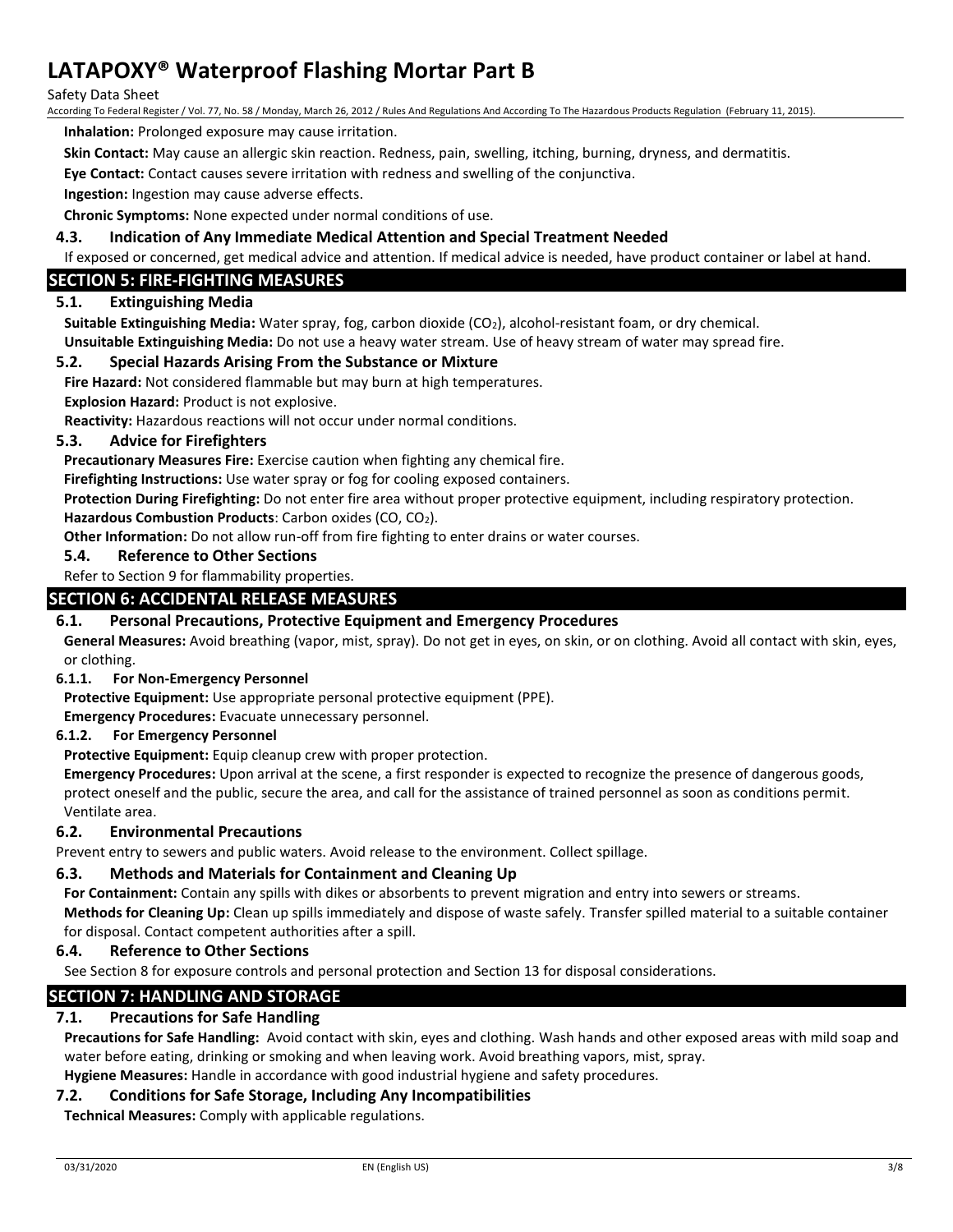Safety Data Sheet

According To Federal Register / Vol. 77, No. 58 / Monday, March 26, 2012 / Rules And Regulations And According To The Hazardous Products Regulation (February 11, 2015).

**Storage Conditions:** Keep container closed when not in use. Store in a dry, cool place. Keep/Store away from direct sunlight, extremely high or low temperatures and incompatible materials.

**Incompatible Materials:** Oxidizing agent. Strong acids, bases.

## **7.3. Specific End Use(s)**

Waterproofing. For professional use only.

## **SECTION 8: EXPOSURE CONTROLS/PERSONAL PROTECTION**

## **8.1. Control Parameters**

For substances listed in section 3 that are not listed here, there are no established exposure limits from the manufacturer, supplier, importer, or the appropriate advisory agency including: ACGIH (TLV), AIHA (WEEL), NIOSH (REL), OSHA (PEL), or Canadian provincial governments.

## **8.2. Exposure Controls**

**Appropriate Engineering Controls:** Emergency eye wash fountains and safety showers should be available in the immediate vicinity of any potential exposure. Ensure adequate ventilation, especially in confined areas. Ensure all national/local regulations are observed.

**Personal Protective Equipment:** Gloves. Protective clothing. Protective goggles.



**Materials for Protective Clothing:** Chemically resistant materials and fabrics.

**Hand Protection:** Wear protective gloves.

**Eye and Face Protection:** Chemical safety goggles.

**Skin and Body Protection:** Wear suitable protective clothing.

**Respiratory Protection:** If exposure limits are exceeded or irritation is experienced, approved respiratory protection should be worn. In case of inadequate ventilation, oxygen deficient atmosphere, or where exposure levels are not known wear approved respiratory protection.

**Other Information:** When using, do not eat, drink or smoke.

## **SECTION 9: PHYSICAL AND CHEMICAL PROPERTIES**

| <b>Information on Basic Physical and Chemical Properties</b><br>9.1. |                      |                          |
|----------------------------------------------------------------------|----------------------|--------------------------|
| <b>Physical State</b>                                                |                      | Liquid                   |
| Appearance                                                           |                      | Yellow                   |
| Odor                                                                 | $\ddot{\cdot}$       | Ammonia                  |
| <b>Odor Threshold</b>                                                | ٠                    | Not available            |
| рH                                                                   |                      | Not available            |
| <b>Evaporation Rate</b>                                              |                      | Not available            |
| <b>Melting Point</b>                                                 | $\ddot{\phantom{a}}$ | Not available            |
| <b>Freezing Point</b>                                                | $\ddot{\cdot}$       | Not available            |
| <b>Boiling Point</b>                                                 |                      | Not available            |
| <b>Flash Point</b>                                                   |                      | Not available            |
| <b>Auto-ignition Temperature</b>                                     | ٠                    | Not available            |
| <b>Decomposition Temperature</b>                                     | $\ddot{\phantom{0}}$ | Not available            |
| Flammability (solid, gas)                                            | $\ddot{\phantom{a}}$ | Not applicable           |
| <b>Lower Flammable Limit</b>                                         |                      | Not available            |
| <b>Upper Flammable Limit</b>                                         |                      | Not available            |
| <b>Vapor Pressure</b>                                                | $\ddot{\phantom{0}}$ | Not available            |
| Relative Vapor Density at 20°C                                       | $\ddot{\phantom{a}}$ | Not available            |
| <b>Relative Density</b>                                              | $\ddot{\cdot}$       | Not available            |
| <b>Density</b>                                                       | ÷                    | $0.97$ g/cm <sup>3</sup> |
| <b>Specific Gravity</b>                                              |                      | Not available            |
| Solubility                                                           |                      | Not available            |
|                                                                      |                      |                          |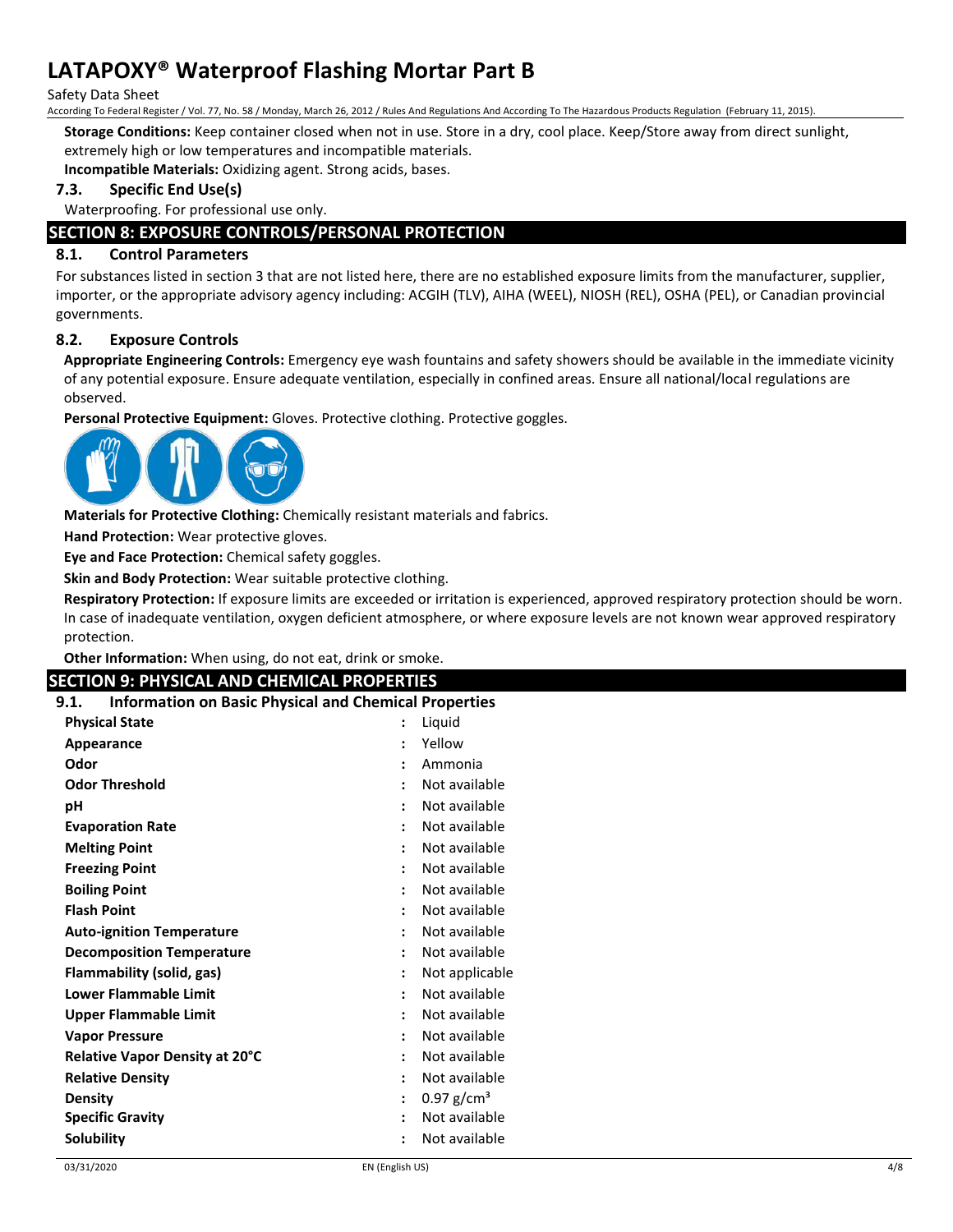Safety Data Sheet

According To Federal Register / Vol. 77, No. 58 / Monday, March 26, 2012 / Rules And Regulations And According To The Hazardous Products Regulation (February 11, 2015).

**Partition Coefficient: N-Octanol/Water :** Not available

# **Viscosity :** Not available

# **SECTION 10: STABILITY AND REACTIVITY**

**10.1. Reactivity:** Hazardous reactions will not occur under normal conditions.

**10.2. Chemical Stability:** Stable under recommended handling and storage conditions (see section 7).

**10.3. Possibility of Hazardous Reactions:** Hazardous polymerization will not occur.

**10.4. Conditions to Avoid:** Direct sunlight, extremely high or low temperatures, and incompatible materials.

**10.5. Incompatible Materials:** Oxidizing agent. Strong acids, bases.

**10.6. Hazardous Decomposition Products:** Not expected to decompose under ambient conditions.

## **SECTION 11: TOXICOLOGICAL INFORMATION**

**11.1. Information on Toxicological Effects - Product**

**Acute Toxicity (Oral):** Not classified

**Acute Toxicity (Dermal):** Not classified

**Acute Toxicity (Inhalation):** Not classified

**LD50 and LC50 Data:** Not available

**Skin Corrosion/Irritation:** Causes skin irritation.

**Eye Damage/Irritation:** Causes serious eye irritation.

**Respiratory or Skin Sensitization:** May cause an allergic skin reaction.

**Germ Cell Mutagenicity:** Not classified

**Carcinogenicity:** Not classified

**Specific Target Organ Toxicity (Repeated Exposure):** Not classified

**Reproductive Toxicity:** Not classified

**Specific Target Organ Toxicity (Single Exposure):** Not classified

**Aspiration Hazard:** Not classified

**Symptoms/Injuries After Inhalation:** Prolonged exposure may cause irritation.

**Symptoms/Injuries After Skin Contact:** May cause an allergic skin reaction. Redness, pain, swelling, itching, burning, dryness, and dermatitis.

**Symptoms/Injuries After Eye Contact:** Contact causes severe irritation with redness and swelling of the conjunctiva.

**Symptoms/Injuries After Ingestion:** Ingestion may cause adverse effects.

**Chronic Symptoms:** None expected under normal conditions of use.

## **11.2. Information on Toxicological Effects - Ingredient(s)**

**LD50 and LC50 Data:**

| Alkyl (C12-14) glycidyl ether (68609-97-2)                               |                |  |
|--------------------------------------------------------------------------|----------------|--|
| LD50 Oral Rat                                                            | 17100 mg/kg    |  |
| <b>LD50 Dermal Rabbit</b>                                                | > 3987 mg/kg   |  |
| Formaldehyde, polymer with (chloromethyl) oxirane and phenol (9003-36-5) |                |  |
| <b>LD50 Oral Rat</b>                                                     | $> 2$ g/kg     |  |
| Bisphenol A diglycidyl ether (1675-54-3)                                 |                |  |
| <b>LD50 Oral Rat</b>                                                     | 11300 µl/kg    |  |
| <b>LD50 Dermal Rabbit</b>                                                | 20000 mg/kg    |  |
| Bisphenol A-epichlorohydrin polymer (25068-38-6)                         |                |  |
| LD50 Oral Rat                                                            | $>$ 2000 mg/kg |  |
| <b>LD50 Dermal Rat</b>                                                   | $>$ 2000 mg/kg |  |
| Bisphenol A diglycidyl ether (1675-54-3)                                 |                |  |
| <b>IARC Group</b>                                                        | 3              |  |
|                                                                          |                |  |

## **SECTION 12: ECOLOGICAL INFORMATION**

#### **12.1. Toxicity**

**Ecology - General:** Harmful to aquatic life. Toxic to aquatic life with long lasting effects.

**Formaldehyde, polymer with (chloromethyl)oxirane and phenol (9003-36-5)**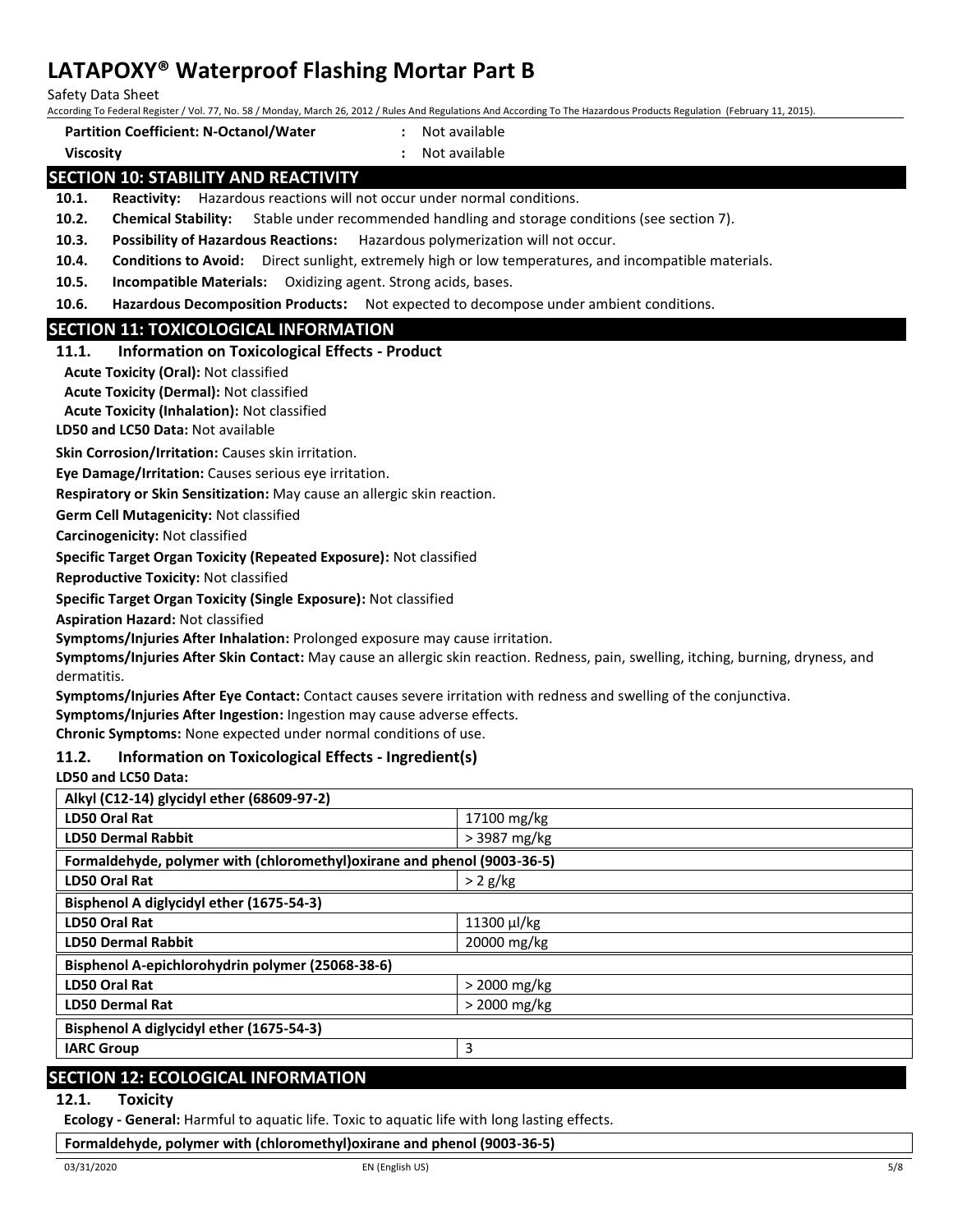Safety Data Sheet

According To Federal Register / Vol. 77, No. 58 / Monday, March 26, 2012 / Rules And Regulations And According To The Hazardous Products Regulation (February 11, 2015).

| LOEC (Acute)                                     | 0.3 mg/l Daphnia magna |  |
|--------------------------------------------------|------------------------|--|
| <b>NOEC Chronic Crustacea</b>                    | 0.3 mg/l Daphnia magna |  |
| Bisphenol A diglycidyl ether (1675-54-3)         |                        |  |
| EC50 Daphnia 1                                   | $1.7$ mg/l             |  |
| Bisphenol A-epichlorohydrin polymer (25068-38-6) |                        |  |
|                                                  |                        |  |
| EC50 Daphnia 1                                   | 1.7 mg/l               |  |
| LOEC (Acute)                                     | 1 mg/l Daphnia magna   |  |

#### **12.2. Persistence and Degradability**

#### **LATAPOXY® Waterproof Flashing Mortar Part B**

**Persistence and Degradability** May cause long-term adverse effects in the environment.

#### **12.3. Bioaccumulative Potential**

#### **LATAPOXY® Waterproof Flashing Mortar Part B**

**Bioaccumulative Potential Rightary Research Rightary Potential Rightary Rightary Rightary Rightary Rightary Rightary Rightary Rightary Rightary Rightary Rightary Rightary Rightary Rightary Rightary Rightary Rightary Right** 

#### **12.4.** Mobility in Soil Not available

#### **12.5. Other Adverse Effects**

**Other Information:** Avoid release to the environment.

#### **SECTION 13: DISPOSAL CONSIDERATIONS**

#### **13.1. Waste treatment methods**

**Waste Disposal Recommendations:** Dispose of contents/container in accordance with local, regional, national, territorial, provincial, and international regulations.

**Additional Information:** Container may remain hazardous when empty. Continue to observe all precautions.

**Ecology - Waste Materials:** Avoid release to the environment. This material is hazardous to the aquatic environment. Keep out of sewers and waterways.

## **SECTION 14: TRANSPORT INFORMATION**

The shipping description(s) stated herein were prepared in accordance with certain assumptions at the time the SDS was authored, and can vary based on a number of variables that may or may not have been known at the time the SDS was issued.

#### **14.1. In Accordance with DOT**

| <b>Proper Shipping Name</b>                         | : ENVIRONMENTALLY HAZARDOUS SUBSTANCES, LIQUID, N.O.S.(Formaldehyde, polymer with<br>(chloromethyl) oxirane and phenol; Bisphenol A-epichlorohydrin polymer) |     |
|-----------------------------------------------------|--------------------------------------------------------------------------------------------------------------------------------------------------------------|-----|
| <b>Hazard Class</b><br><b>Identification Number</b> | : 9<br>: UN3082                                                                                                                                              |     |
| <b>Label Codes</b>                                  | $\therefore$ 9                                                                                                                                               |     |
| <b>Packing Group</b>                                | $: \mathbb{H}$                                                                                                                                               |     |
| <b>Marine Pollutant</b>                             | : Marine pollutant                                                                                                                                           |     |
| <b>ERG Number</b>                                   | : 171                                                                                                                                                        |     |
| In Accordance with IMDG<br>14.2.                    |                                                                                                                                                              |     |
| <b>Proper Shipping Name</b>                         | : ENVIRONMENTALLY HAZARDOUS SUBSTANCE, LIQUID, N.O.S. (Formaldehyde, polymer with<br>(chloromethyl) oxirane and phenol; Bisphenol A-epichlorohydrin polymer) |     |
| <b>Hazard Class</b>                                 | : 9                                                                                                                                                          |     |
| <b>Identification Number</b>                        | : UN3082                                                                                                                                                     |     |
| <b>Label Codes</b>                                  | $\therefore$ 9                                                                                                                                               |     |
| <b>Packing Group</b>                                | $\therefore$ $\parallel$                                                                                                                                     |     |
| EmS-No. (Fire)                                      | $: F-A$                                                                                                                                                      |     |
| EmS-No. (Spillage)                                  | $: S-F$                                                                                                                                                      |     |
| <b>Marine pollutant</b>                             | : Marine pollutant                                                                                                                                           |     |
| In Accordance with IATA<br>14.3.                    |                                                                                                                                                              |     |
| <b>Proper Shipping Name</b>                         | : ENVIRONMENTALLY HAZARDOUS SUBSTANCE, LIQUID, N.O.S. (Formaldehyde, polymer with<br>(chloromethyl) oxirane and phenol; Bisphenol A-epichlorohydrin polymer) |     |
| <b>Hazard Class</b>                                 | 9<br>$\ddot{\phantom{a}}$                                                                                                                                    |     |
| <b>Identification Number</b>                        | : UN3082                                                                                                                                                     |     |
| 03/31/2020                                          | EN (English US)                                                                                                                                              | 6/8 |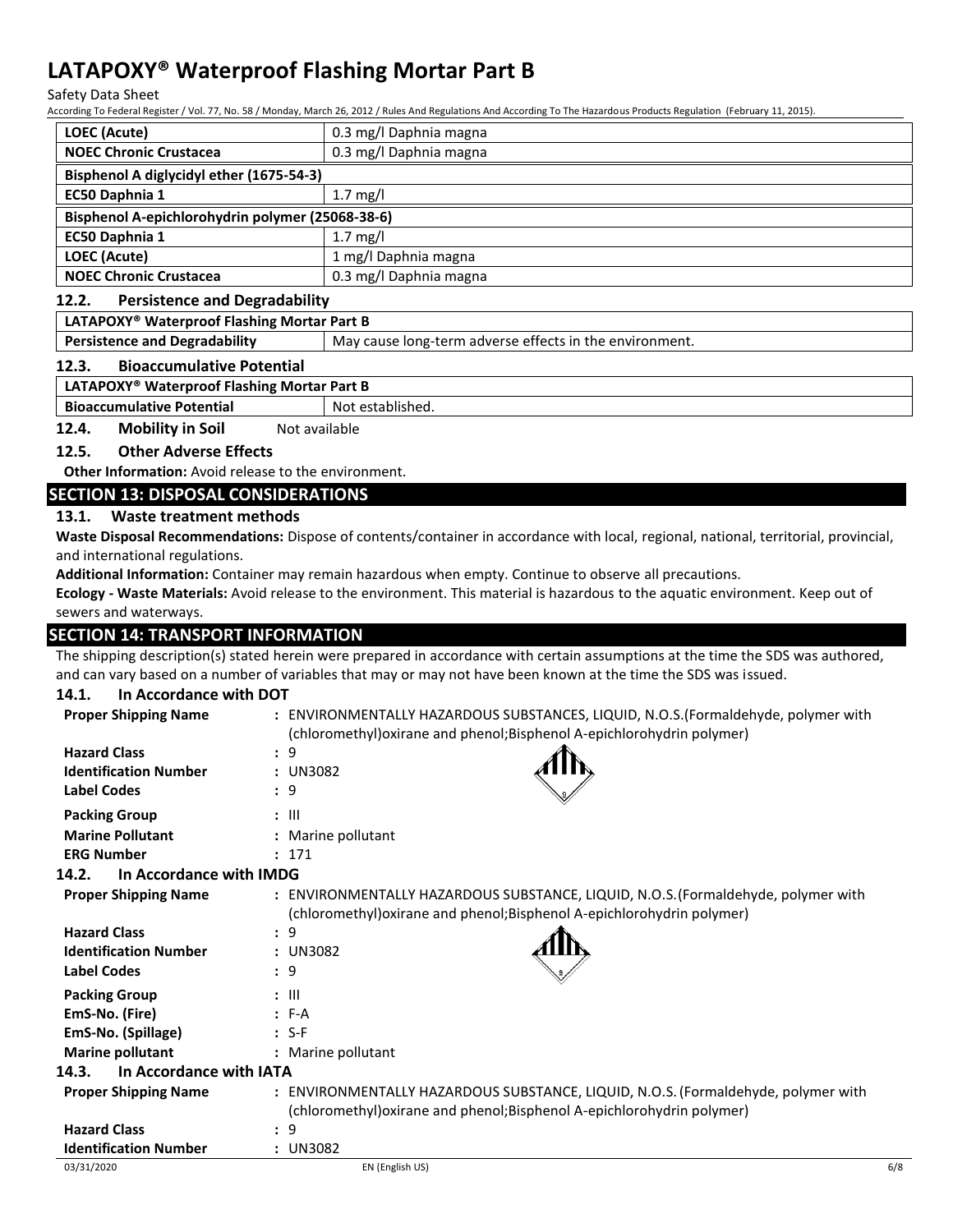Safety Data Sheet

According To Federal Register / Vol. 77, No. 58 / Monday, March 26, 2012 / Rules And Regulations And According To The Hazardous Products Regulation (February 11, 2015).

|                                                  | al hugher / Vol. 77, No. 50 / Monday, March 20, 2012 / Nails And Regulations And According |                                                                                                                  |
|--------------------------------------------------|--------------------------------------------------------------------------------------------|------------------------------------------------------------------------------------------------------------------|
| <b>Label Codes</b>                               | : 9                                                                                        |                                                                                                                  |
|                                                  |                                                                                            |                                                                                                                  |
|                                                  |                                                                                            |                                                                                                                  |
| <b>Packing Group</b>                             | $: \mathbb{H}$                                                                             |                                                                                                                  |
| <b>ERG Code (IATA)</b>                           | : 9L                                                                                       |                                                                                                                  |
| In Accordance with TDG<br>14.4.                  |                                                                                            |                                                                                                                  |
| <b>Proper Shipping Name</b>                      |                                                                                            | : ENVIRONMENTALLY HAZARDOUS SUBSTANCE, LIQUID, N.O.S.(Formaldehyde, polymer with                                 |
|                                                  |                                                                                            | (chloromethyl) oxirane and phenol; Bisphenol A-epichlorohydrin polymer)                                          |
| <b>Hazard Class</b>                              | : 9                                                                                        |                                                                                                                  |
| <b>Identification Number</b>                     | : UN3082                                                                                   |                                                                                                                  |
| <b>Label Codes</b>                               | : 9                                                                                        |                                                                                                                  |
| <b>Packing Group</b>                             | $: \mathbb{H}$                                                                             |                                                                                                                  |
| <b>Marine Pollutant (TDG)</b>                    | : Marine pollutant                                                                         |                                                                                                                  |
| <b>SECTION 15: REGULATORY INFORMATION</b>        |                                                                                            |                                                                                                                  |
| 15.1.<br><b>US Federal Regulations</b>           |                                                                                            |                                                                                                                  |
| LATAPOXY® Waterproof Flashing Mortar Part B      |                                                                                            |                                                                                                                  |
| <b>SARA Section 311/312 Hazard Classes</b>       |                                                                                            | Health hazard - Respiratory or skin sensitization                                                                |
|                                                  |                                                                                            | Health hazard - Skin corrosion or Irritation                                                                     |
|                                                  |                                                                                            | Health hazard - Serious eye damage or eye irritation                                                             |
| Alkyl (C12-14) glycidyl ether (68609-97-2)       |                                                                                            |                                                                                                                  |
|                                                  | Listed on the United States TSCA (Toxic Substances Control Act) inventory                  |                                                                                                                  |
|                                                  | Formaldehyde, polymer with (chloromethyl) oxirane and phenol (9003-36-5)                   |                                                                                                                  |
|                                                  | Listed on the United States TSCA (Toxic Substances Control Act) inventory                  |                                                                                                                  |
| <b>EPA TSCA Regulatory Flag</b>                  |                                                                                            | XU - XU - indicates a substance exempt from reporting under the                                                  |
|                                                  |                                                                                            | Chemical Data Reporting Rule, (40 CFR 711).                                                                      |
| Bisphenol A diglycidyl ether (1675-54-3)         |                                                                                            |                                                                                                                  |
|                                                  | Listed on the United States TSCA (Toxic Substances Control Act) inventory                  |                                                                                                                  |
| Bisphenol A-epichlorohydrin polymer (25068-38-6) |                                                                                            |                                                                                                                  |
|                                                  | Listed on the United States TSCA (Toxic Substances Control Act) inventory                  |                                                                                                                  |
| <b>EPA TSCA Regulatory Flag</b>                  |                                                                                            | XU - XU - indicates a substance exempt from reporting under the                                                  |
|                                                  |                                                                                            | Chemical Data Reporting Rule, (40 CFR 711).                                                                      |
|                                                  |                                                                                            | Oxirane, (chloromethyl)-, polymer with .alpha.-hydro-.omega.-hydroxypoly[oxy(methyl-1,2-ethanediyl)] (9072-62-2) |
|                                                  | Listed on the United States TSCA (Toxic Substances Control Act) inventory                  |                                                                                                                  |
| <b>EPA TSCA Regulatory Flag</b>                  |                                                                                            | XU - XU - indicates a substance exempt from reporting under the                                                  |
|                                                  |                                                                                            | Chemical Data Reporting Rule, (40 CFR 711).                                                                      |
|                                                  |                                                                                            |                                                                                                                  |

# **15.2. US State Regulations**

Neither this product nor its chemical components appear on any US state lists, or its chemical components are not required to be disclosed

## **15.3. Canadian Regulations**

| Alkyl (C12-14) glycidyl ether (68609-97-2)                                                                       |
|------------------------------------------------------------------------------------------------------------------|
| Listed on the Canadian DSL (Domestic Substances List)                                                            |
| Formaldehyde, polymer with (chloromethyl) oxirane and phenol (9003-36-5)                                         |
| Listed on the Canadian DSL (Domestic Substances List)                                                            |
| Bisphenol A diglycidyl ether (1675-54-3)                                                                         |
| Listed on the Canadian DSL (Domestic Substances List)                                                            |
| Bisphenol A-epichlorohydrin polymer (25068-38-6)                                                                 |
| Listed on the Canadian DSL (Domestic Substances List)                                                            |
| Oxirane, (chloromethyl)-, polymer with .alpha.-hydro-.omega.-hydroxypoly[oxy(methyl-1,2-ethanediyl)] (9072-62-2) |
| Listed on the Canadian DSL (Domestic Substances List)                                                            |